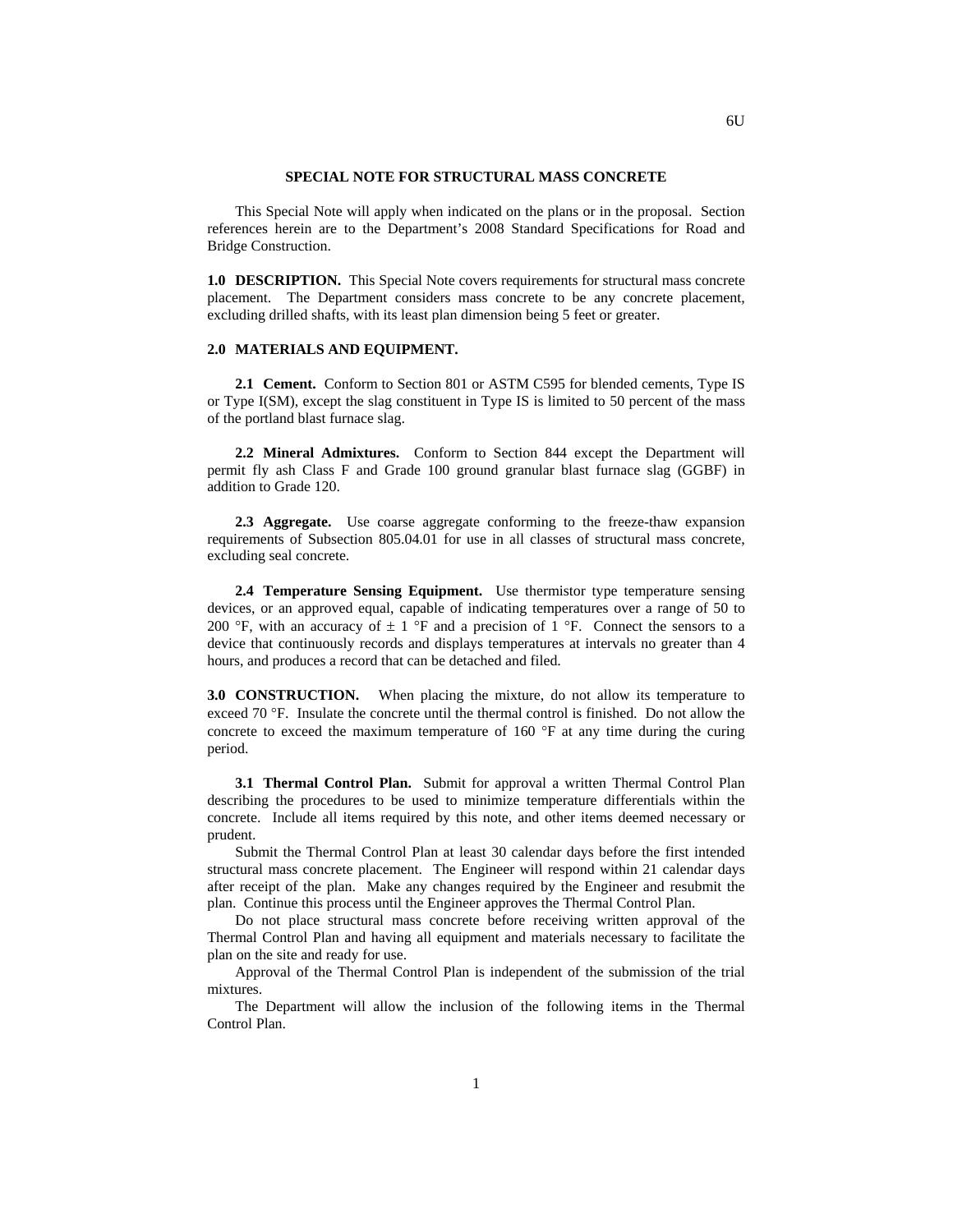- 1) Reduction of the total cement content by the use of mineral admixtures. Mineral admixtures derived from blended cements, used as processing additions, or as ingredient materials will apply toward stated maximums.
	- a. Substitution of Class F fly ash for cement at the rate of 25 to 30 percent, by mass, applying a substitution rate of 1.0 to 1.25 pounds of fly ash added.
	- b. Substitution of GGBF for cement up to a maximum of 50 percent, by mass, applying a substitution rate of one pound of GGBF for each one pound of cement.
	- c. Mixes with both GGBF and Class F fly ash, permit up to but no more than 20 percent of the 50 percent GGBF maximum as Class F fly ash.
- 2) Sprinkle the mixer trucks' drums for cooling.
- 3) Arrange with supplier to avoid delivery of hot cement.
- 4) Cooling of aggregate stockpiles.
- 5) Use of a nitrogen gas cooling system to cool the concrete mass before placement.
- 6) Use of shaved, flaked, or chipped ice as part of the mixing water.
- 7) Embedment in the structural mass concrete of a cooling system, approved by the Engineer, consisting of non-corrosive piping and circulating fresh water. Filling of the pipe with concrete or grout after its usefulness has ended is required.
- 8) Placing concrete during the coolest part of the day, or during cooler weather.
- 9) Use of special cements or additives that will reduce heat of hydration without affecting strength or durability.

## **3.2 Thermal Control.**

**3.2.1 Temperature Differential Restrictions.** Ensure that the temperature differential between the geometric center of each placement and the geometric surface does not exceed 35 °F at any time. Maintain thermal control of each placement until the temperature at the center is within 35 °F of the average outside air temperature. Determine the average outside air temperature by averaging the daily high and low temperatures over the preceding 7 calendar days.

**3.2.2 Temperature Sensing and Recording.** For each placement of structural mass concrete, install 4 temperature sensors, 2 at separate locations near the geometric center of each concrete placement and 2 at the approximate center of the exterior face that has the least sun exposure with the longest distance to the interior sensors. Place the exterior side sensors one inch below the exterior surface. The Department requires 2 sensors at each location in order to have a primary and secondary backup.

**3.2.3 Failure to Comply.** If the temperature differential within any structural mass concrete placement exceeds 35 °F, take immediate corrective action, suspend future placement of structural mass concrete, and submit a revised Thermal Control Plan to the Engineer for approval. Do not resume placing mass concrete without written approval from the Engineer.

**3.3 Trial Mixtures.** At least 30 calendar days prior to concrete placement, for each class of concrete used in structural mass concrete, make trial batches according to Subsection 601.03.02 G).